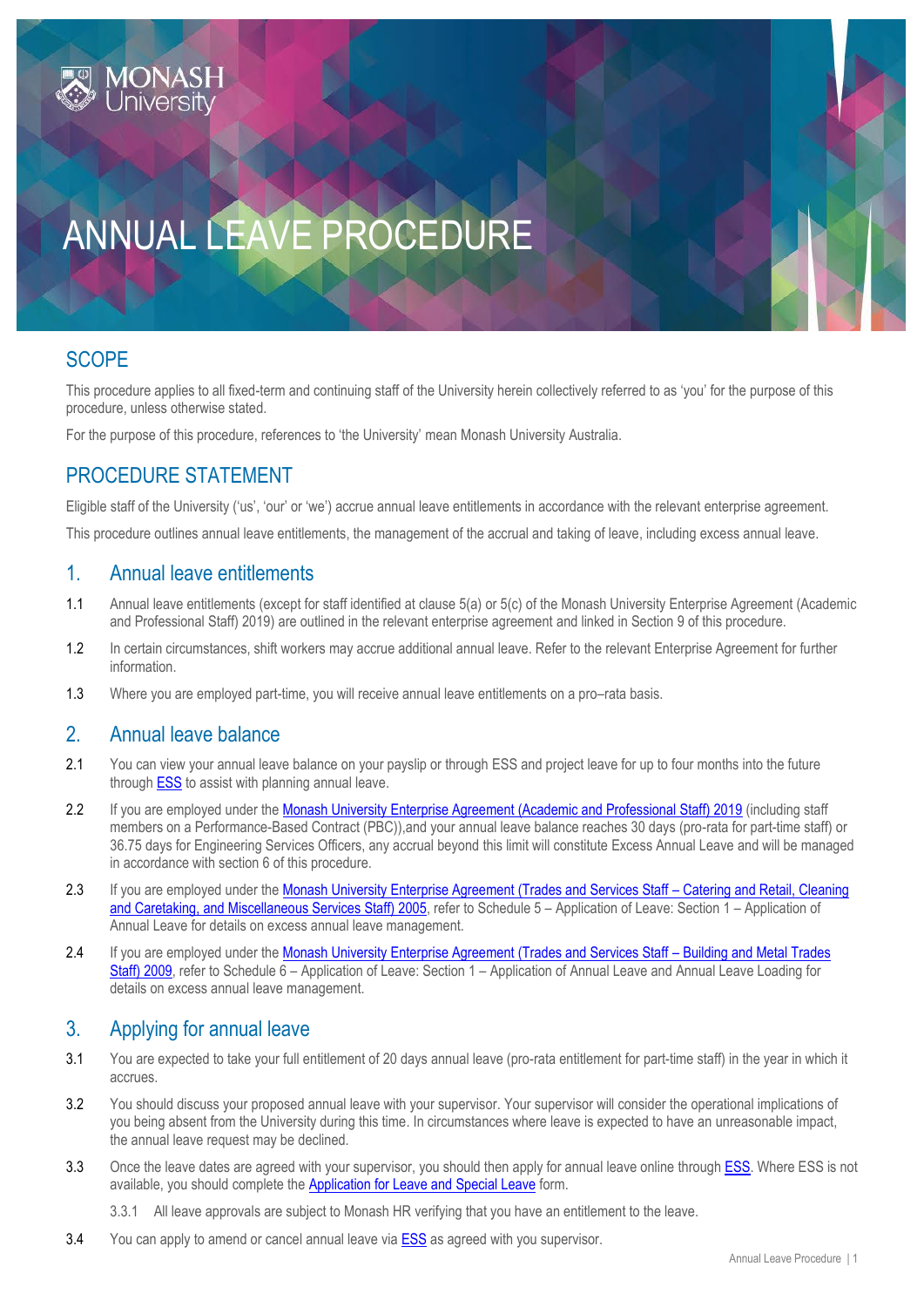#### Part-time staff

- 3.5 If you are employed on a part time fraction, you must apply for annual leave on the days listed in your [work schedule.](https://www.intranet.monash/hr/tools-and-resources/forms) If a work schedule is not in place or has changed, you should complete an updated [Work Schedule and Change of Fraction](https://www.intranet.monash/hr/tools-and-resources/forms) form, before applying for leave.
- 3.6 Your leave will be deducted in accordance with your employment fraction as at the start of the leave period.

## 4. Annual leave loading

- 4.1 If you are an academic, professional or trades and services fixed-term or continuing staff member (excluding staff on a Performance-Based Contract (PBC)), you will be eligible for annual leave loading in accordance with the relevant enterprise agreement.
- 4.2 Other than staff employed under the Monash University Enterprise Agreement (Trades and Services Staff Catering and Retail, Cleaning and Caretaking, and Miscellaneous Services Staff) 2005, the amount payable is annually is 17.5 per cent of the salary for four weeks' annual leave (or pro rata for each month of completed service less than a year), in the pay period in which 15 December occurs.
- 4.3 You may elect to exchange your annual leave loading for an extra 3.5 days of annual leave in accordance with the relevant Enterprise Agreement.
- 4.4 Applications are open in January each year. You may apply using the Application for exchange of annual leave loading for extra [leave form \[online\].](http://www.adm.monash.edu.au/human-resources/forms/)

# 5. Excess Annual Leave (EAL)

- 5.1 You may be subject to EAL management if you:
	- are employed under the [Monash University Enterprise Agreement \(Academic and Professional Staff\) 2019](https://www.monash.edu/current-enterprise-agreements/academic-professional-2019) (including staff members on a Performance-Based Contract (PBC)); and
	- have reached or exceeded the maximum permissible limit of 30 days (pro rata thereof for part-time staff) or 36.75 days for Engineering Services Officers before the start of the Christmas/New Year closedown period.
- 5.2 If paragraph 6.2 above applies, Monash HR will notify you and advise you that:
	- your annual leave balance has reached or exceeds the maximum permissible limit;
	- all annual leave accrued in excess of the maximum permissible limit as at 31 December constitutes EAL; and
	- if you have not submitted an annual leave application to the University by 7 January in the following year to eliminate your EAL by no later than the following 30 June, you will be liable to be rostered and deemed to be on annual leave from your first working day on or after 7 January of the following year until your annual leave balance is reduced to 20 days (pro rata thereof for part-time staff) or 25 days for Engineering Services Officers.
- 5.3 In addition, Monash HR will advise your supervisor by email, that you have reached EAL.
- 5.4 Your supervisor will meet with you to discuss your EAL and prepare an excess leave management plan with you. In approving the annual leave, your supervisor should consider the work area's operational requirements and ensure that the absence will not have an unreasonable impact on the operations of the work unit.
- 5.5 Once agreed with your supervisor, you should then apply for annual leave online through [ESS](https://eservices.monash.edu.au/irj/portal) as outlined in Section 3 (unless ESS is not available – refer to clause 3.3 above).
- 5.6 Normally, annual leave to eliminate EAL must be taken by 30 June of the following year. In exceptional circumstances, to eliminate EAL, applications for annual leave to be taken after 30 June of the following year, may be approved.

#### Rostered and deemed annual leave

5.7 Where you have not applied by 7 January of the following year to eliminate your EAL by the following 30 June, you will be rostered and deemed to be on annual leave. You will be unavailable to work until the end of your rostered and deemed annual leave.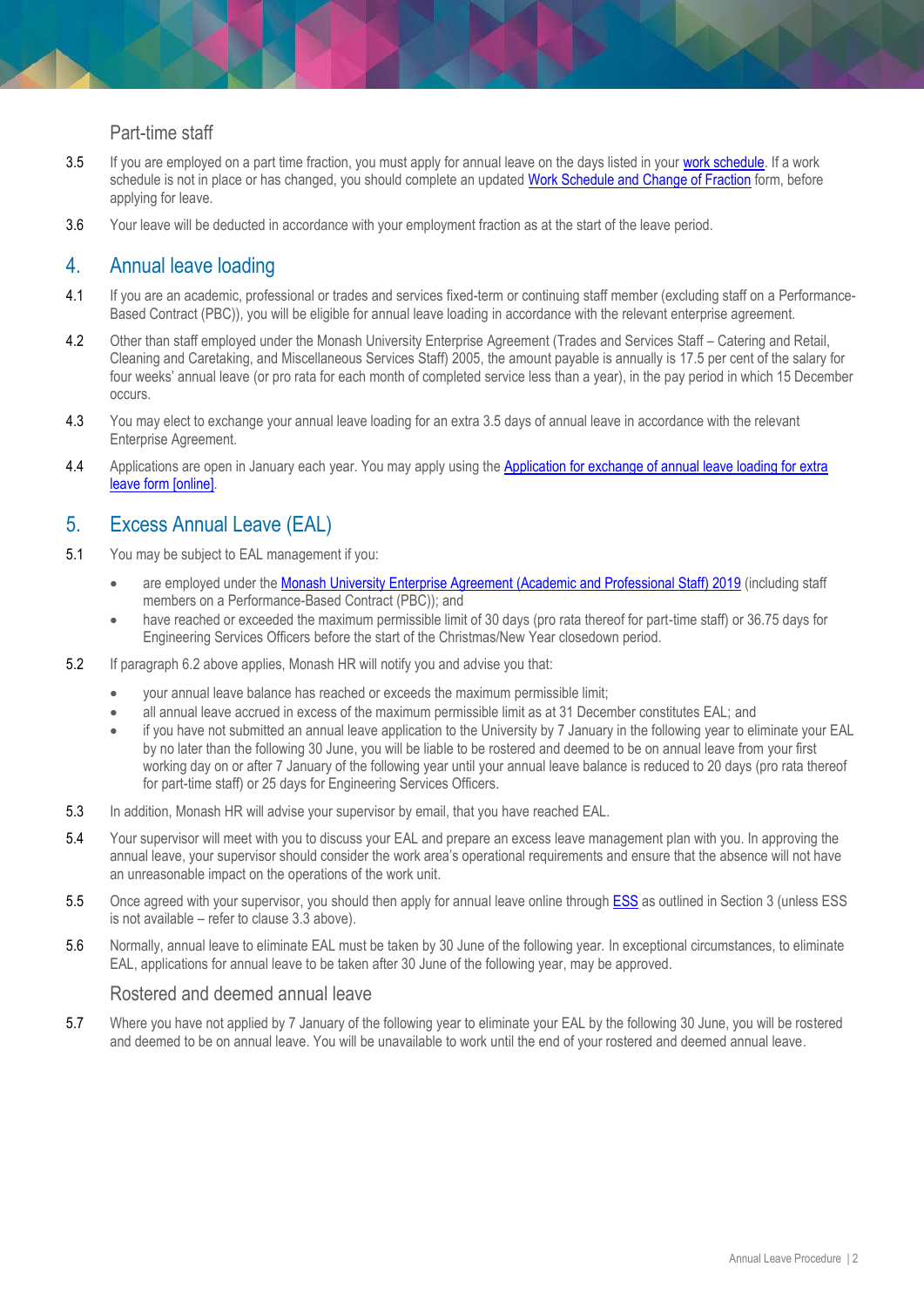# 6. Apply to cash out annual leave

#### **Eligibility**

- 6.1 To be eligible to cash out annual leave, you must be a fixed-term or continuing staff member employed under the Monash University Enterprise Agreement (Academic and Professional Staff) 2019 (including staff members on Performance-Based Contracts (PBCs) but excluding staff identified at clause 5(a)-(c) of that Enterprise Agreement) and:
	- not have previously had an application to cash out annual leave granted, other than under clause 40.5(e)(ii) of the Enterprise Agreement; or
	- you will have excess annual leave (EAL) as at 31 December as a result of an employment fraction reduction, subsequent to 30 November in the same year and you make application to cash out by 7 January in the following year.

#### Application process

- 6.2 Whilst you are encouraged to take annual leave in the year in which it accrues to support your health and wellbeing, applications to cash out annual leave may be approved:
	- for the genuine management of excessive annual leave balances; or
	- in extenuating circumstances, such as financial hardship.
- 6.3 To apply to cash out your annual leave, email your request to Monash HR at [hr@monash.edu.](mailto:hr@monash.edu) Detail the reasons for your request in your email.
- 6.4 Any cashed out annual leave is non-superannuable and does not count as service.
- 6.5 You are encouraged to seek financial advice before making an application to cash out annual leave.

#### Consideration of applications

- 6.6 Any application to cash out annual leave must be approved by the Chief Human Resources Officer. For staff on performance-based contracts, applications must also be approved by the Chief Operating Officer and Senior Vice-President.
- 6.7 Applications will not be approved where:
	- less than a week's annual leave (or equivalent thereof for part-time staff) is to be cashed out;
	- your annual leave balance will be reduced to less than four weeks (or equivalent thereof for part-time staff) by the cash out of annual leave; and/or
	- the cash out is for past rostered and deemed annual leave, (in accordance with clause 6.8 above).
- 6.8 Monash HR will notify you of the outcome of your application.
- 6.9 If approved, Monash HR will provide you with an Annual Leave Cash-Out Agreement (the "Agreement") to complete and submit.
- 6.10 Following submission, Monash HR will process the annual leave cash out in accordance with the Agreement and provide you with a copy of the executed Agreement.

## 7. Payment of annual leave on resignation and termination

- 7.1 If you have qualified for annual leave in accordance with the relevant Enterprise Agreement and your employment with the University ceases, you will be entitled to payment in lieu of any outstanding annual leave entitlement.
- 7.2 If you are an academic or professional staff member and your employment with us is terminated and you owe an amount to us arising from your employment, that amount owing will be set-off against and deducted from any amounts payable to you in lieu of annual leave in accordance with [clause 26.4](https://www.monash.edu/current-enterprise-agreements/academic-professional-2019#26) of the Monash University Enterprise Agreement (Academic and Professional Staff) 2019.
- 7.3 For further information on the payment of accrued annual leave entitlements on resignation from the University, refer to the Leaving [the University Procedure.](https://publicpolicydms.monash.edu/Monash/documents/1935694)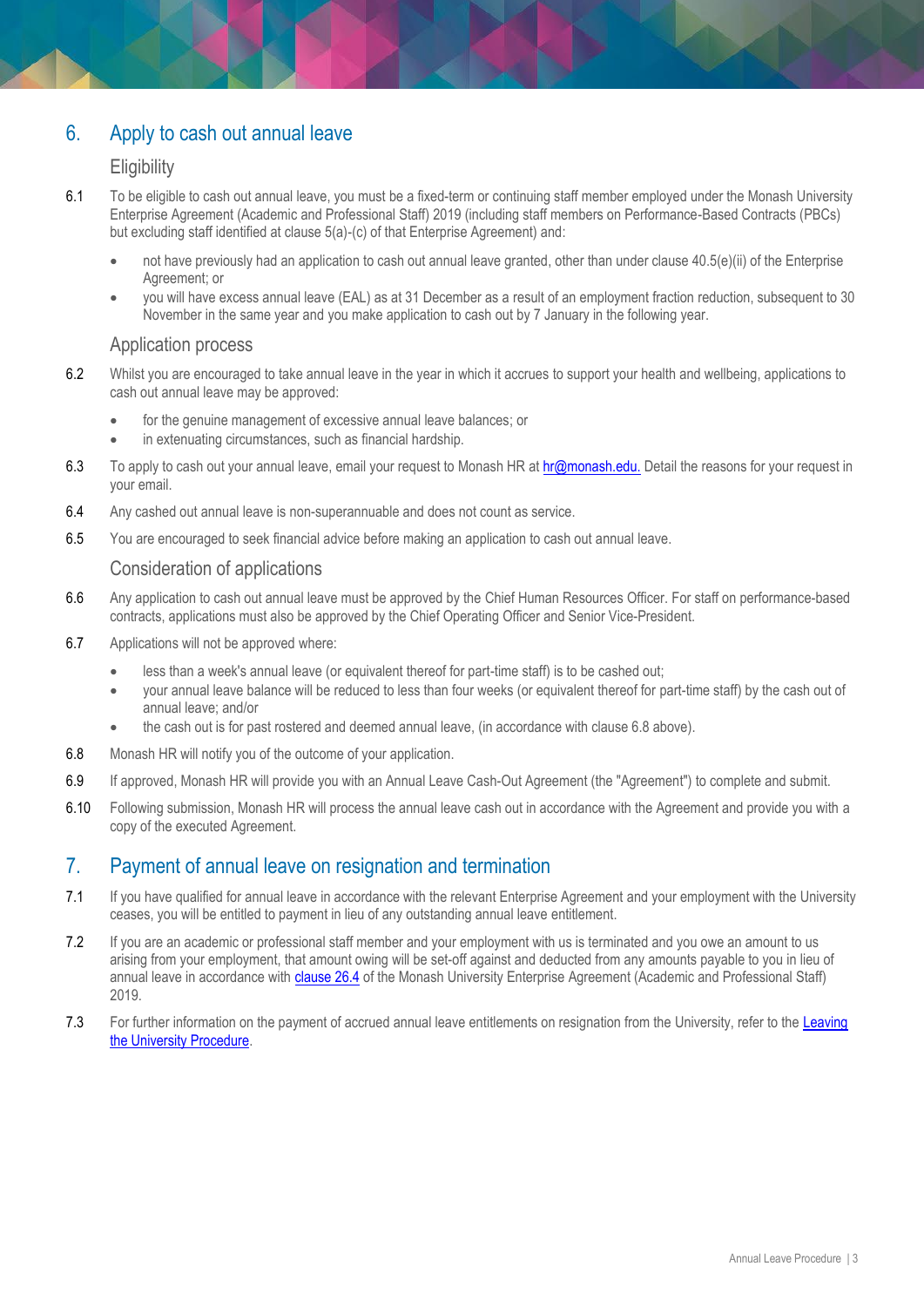# 8. Relevant enterprise agreement clauses

#### Academic and professional staff

Monash University Enterprise Agreement (Academic and Professional Staff) 2019

- Clause 5 [Application and Parties Bound](https://www.monash.edu/current-enterprise-agreements/academic-professional-2019#5)
- Clause 15 [Performance-Based Contracts \(PBCs\)](https://www.monash.edu/current-enterprise-agreements/academic-professional-2019#15)
- Clause 16 [Mode of Employment](https://www.monash.edu/current-enterprise-agreements/academic-professional-2019#16)
- Clause 17 [Seasonal Employment](https://www.monash.edu/current-enterprise-agreements/academic-professional-2019#17)
- Clause 18 [Annualised Hours Employment](https://www.monash.edu/current-enterprise-agreements/academic-professional-2019#18)
- Clause 19 [Periodic Academic Employment](https://www.monash.edu/current-enterprise-agreements/academic-professional-2019#19)
- Clause 33 [Voluntary Reduced Working Year](https://www.monash.edu/current-enterprise-agreements/academic-professional-2019#33)
- Clause 34 [Pre-retirement](https://www.monash.edu/current-enterprise-agreements/academic-professional-2019#34)
- Clause 36 [Individual Flexibility Arrangements](https://www.monash.edu/current-enterprise-agreements/academic-professional-2019#36)
- Clause 40 [Annual Leave](https://www.monash.edu/current-enterprise-agreements/academic-professional-2019#40)
- Clause 41 [Sick and Carer's Leave](https://www.monash.edu/current-enterprise-agreements/academic-professional-2019#41)
- Clause 44 [Other Leave](https://www.monash.edu/current-enterprise-agreements/academic-professional-2019#44)
- Clause 45 [University Holidays](https://www.monash.edu/current-enterprise-agreements/academic-professional-2019#45)
- Clause 46 [Christmas/New Year Closedown](https://www.monash.edu/current-enterprise-agreements/academic-professional-2019#46)  **[Arrangements](https://www.monash.edu/current-enterprise-agreements/academic-professional-2019#46)**

#### Trades and services staff

Monash University Enterprise Agreement (Trades and Services Staff - Building and Metal Trades Staff) 2009

- Clause 17 [Casual Employment](https://www.monash.edu/current-enterprise-agreements/trades-services-bmt-2009/17)
- Clause 26 [Higher Duties](https://www.monash.edu/current-enterprise-agreements/trades-services-bmt-2009/26)
- Clause 50 [Leave Entitlements](https://www.monash.edu/current-enterprise-agreements/trades-services-bmt-2009/50)
- Clause 51 [Holidays and Christmas/New Year](https://www.monash.edu/current-enterprise-agreements/trades-services-bmt-2009/51)  [Closedown Arrangements](https://www.monash.edu/current-enterprise-agreements/trades-services-bmt-2009/51)
- Clause 53 [Voluntary Reduced Working Year](https://www.monash.edu/current-enterprise-agreements/trades-services-bmt-2009/53)
- Schedule 3 [Leave Entitlements, section \(a\) -:](https://www.monash.edu/current-enterprise-agreements/trades-services-bmt-2009/64)  [Annual Leave](https://www.monash.edu/current-enterprise-agreements/trades-services-bmt-2009/64)
- Schedule 6 [Application of Leave:](https://www.monash.edu/current-enterprise-agreements/trades-services-bmt-2009/67) section 1- [Application of Annual Leave and Annual Leave](https://www.monash.edu/current-enterprise-agreements/trades-services-bmt-2009/67)  [Loading;](https://www.monash.edu/current-enterprise-agreements/trades-services-bmt-2009/67) section 3 – Application of Personal (Formerly Sick) Leave; and section 4 – Application of **Other Leave**
- Schedule 6 [Application of Leave, section 1 -](https://www.monash.edu/current-enterprise-agreements/trades-services-bmt-2009/67) [Application of Annual Leave and Annual Leave](https://www.monash.edu/current-enterprise-agreements/trades-services-bmt-2009/67)  [Loading](https://www.monash.edu/current-enterprise-agreements/trades-services-bmt-2009/67)
- Clause 50.2 [Leave Entitlements](https://www.monash.edu/current-enterprise-agreements/trades-services-bmt-2009/50)
- Clause 50 [Fitness for Work](https://www.monash.edu/current-enterprise-agreements/academic-professional-2019#50)
- Clause 51 [Family Violence](https://www.monash.edu/current-enterprise-agreements/academic-professional-2019#51)
- Clause 60 [Misconduct and Serious Misconduct](https://www.monash.edu/current-enterprise-agreements/academic-professional-2019#60)
- Clause 83 [Higher Duties Allowance](https://www.monash.edu/current-enterprise-agreements/academic-professional-2019#83)
- Clause 88 [Clinical Loadings](https://www.monash.edu/current-enterprise-agreements/academic-professional-2019#88)
- Schedule 4 [Part-Year, Seasonal and Annualised Hours](https://www.monash.edu/current-enterprise-agreements/academic-professional-2019#101)  **[Terms](https://www.monash.edu/current-enterprise-agreements/academic-professional-2019#101)**
- Clause 28 [Annual Leave Loading](https://www.monash.edu/current-enterprise-agreements/academic-professional-2019#28)
- Clause 35 [Exchange of Annual Leave Loading for Extra](https://www.monash.edu/current-enterprise-agreements/academic-professional-2019#35)  **[Leave](https://www.monash.edu/current-enterprise-agreements/academic-professional-2019#35)**
- Clause 40.2 [Annual Leave](https://www.monash.edu/current-enterprise-agreements/academic-professional-2019#40)
- [Clause 80](https://www.monash.edu/current-enterprise-agreements/academic-professional-2019#80)  Shift Work
- Clause 45.5 [University Holidays](https://www.monash.edu/current-enterprise-agreements/academic-professional-2019#45)

Monash University Enterprise Agreement (Trades and Services Staff - Catering and Retail, Cleaning and Caretaking, and Miscellaneous Services Staff) 2005

- Clause 15 [Part-time Employment](https://www.monash.edu/current-enterprise-agreements/trades-services-crccm-2005#15)
- Clause 17 [Casual Employment](https://www.monash.edu/current-enterprise-agreements/trades-services-crccm-2005#17)
- Clause 19 [Higher Duties](https://www.monash.edu/current-enterprise-agreements/trades-services-crccm-2005#19)
- Clause 41 [Leave Entitlements](https://www.monash.edu/current-enterprise-agreements/trades-services-crccm-2005#41)
- Clause 42 [Holidays and Christmas/New Year](https://www.monash.edu/current-enterprise-agreements/trades-services-crccm-2005#42)  [Closedown Arrangements](https://www.monash.edu/current-enterprise-agreements/trades-services-crccm-2005#42)
- Clause 44 [Voluntary Reduced Working Year](https://www.monash.edu/current-enterprise-agreements/trades-services-crccm-2005#44)
- Clause 55 [Rostered Days Off](https://www.monash.edu/current-enterprise-agreements/trades-services-crccm-2005#55)
- Clause 65 [Hours of Work](https://www.monash.edu/current-enterprise-agreements/trades-services-crccm-2005#65)
- Clause 73 Hours of Work for Control Operators and **[Security Patrol Staff \(Excluding Casual S](https://www.monash.edu/current-enterprise-agreements/trades-services-crccm-2005#73)taff)**
- Clause 74 [Hours of Work for Miscellaneous Services](https://www.monash.edu/current-enterprise-agreements/trades-services-crccm-2005#74)  [Staff Other Than Control Room Operators and Security](https://www.monash.edu/current-enterprise-agreements/trades-services-crccm-2005#74)  [Patrol Staff](https://www.monash.edu/current-enterprise-agreements/trades-services-crccm-2005#74)
- Clause 62 [Leave Entitlements of Seasonal Staff](https://www.monash.edu/current-enterprise-agreements/trades-services-crccm-2005#62)
- Schedule 3 [Leave Entitlements: section \(a\) Annual](https://www.monash.edu/current-enterprise-agreements/trades-services-crccm-2005#sc5.3)  [Leave](https://www.monash.edu/current-enterprise-agreements/trades-services-crccm-2005#sc5.3)
- Schedule 5 [Application of Leave:](https://www.monash.edu/current-enterprise-agreements/trades-services-crccm-2005#sc5) section 1 [Application of Annual](https://www.monash.edu/current-enterprise-agreements/trades-services-crccm-2005#sc5) Leave; section 4 – Sick Leave
- Schedule 5 [Application of Leave: section 2 -](https://www.monash.edu/current-enterprise-agreements/trades-services-crccm-2005#sc5.2) Annual [Leave Loading](https://www.monash.edu/current-enterprise-agreements/trades-services-crccm-2005#sc5.2)
- Schedule 3 [Leave Entitlements: section \(a\)](https://www.monash.edu/current-enterprise-agreements/trades-services-crccm-2005#sc3)
- Clause 41.2 [Leave Entitlements](https://www.monash.edu/current-enterprise-agreements/trades-services-crccm-2005#41)

# 9. Breach of procedure

9.1 The University treats any breach of its policies, procedures and schedules seriously; we encourage reporting of concerns about noncompliance, and manage compliance in accordance with the applicable **Enterprise Agreement**, relevant instrument of appointment and/or applicable contract terms. A failure to comply with University procedures may result in action by the University. Such action may include disciplinary and other action up to and including potential termination of employment for employees, or the cessation of engagements with the University for other persons.